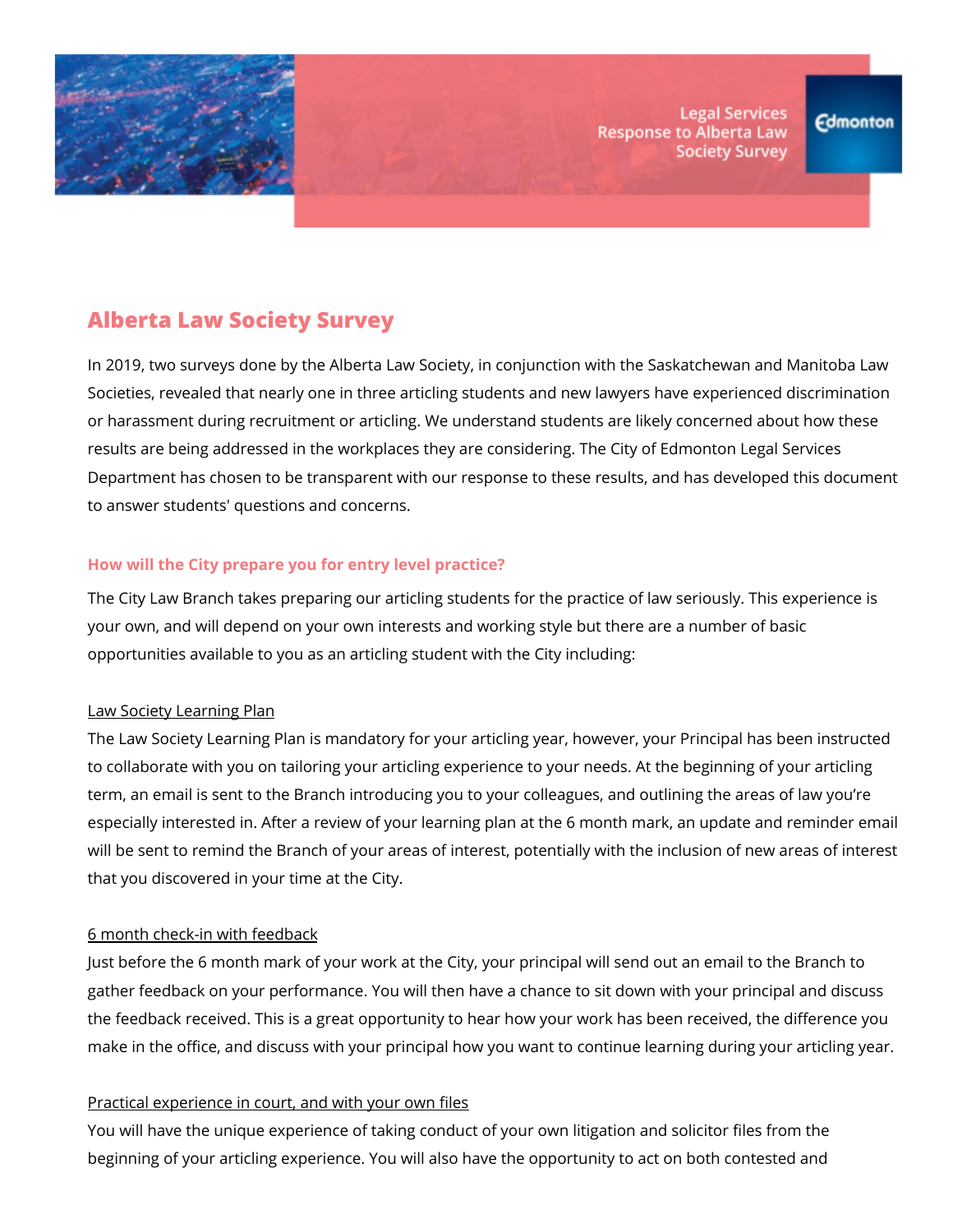uncontested court applications, prosecution of bylaw trials, and attending client meetings, all with the support of our lawyers when you need it. These lived experiences will provide you with a solid foundation in both the litigation and solicitor sides of the law, and lessen the steep transition from articling student to your first years of practice.

## General feedback and Open door policy

The lawyers at Law Branch are generally quite good at providing helpful feedback, but you're always welcome to ask them for targeted advice. The lawyers also operate on an open door policy and often collaborate with one another. You are always welcome to knock on anyone's door with questions, whether you don't even know where to start and need a direction, or you've done some research and need someone with experience to weigh in.

# "Ride-alongs" with bylaw, tribunals, council, client meetings, etc.

You will have many opportunities to see how things work and experience more complex legal files by taking part in "ride-alongs". Before you are asked to appear as Crown in Bylaw Court, as Counsel for Court actions or as a lawyer leading a client meeting, you will have the opportunity to shadow the lawyers who are appearing in those capacities. You will be able to see what is necessary in these positions, and will have a contact who can answer your questions on the process and preparation. For other more complex legal matters like Dispute Resolution Submissions, Appeal Trials, Tribunal Hearings and Council and Committee meetings, you may be asked to help in the preparation and have the opportunity to watch the process unfold.

# Workload and time flexibility, especially around CPLED

The City provides a wide variety of legal work for their articling students, but is also committed to providing a work/life balance and supporting your CPLED requirements. Students are entitled to two weeks paid vacation during their articling year and take part in our earned day off program to give them the time to take care of themselves or work on their bar admission requirements.

#### **Legal Services - Procedure for Harassment, Discrimination and Disrespect**

The City of Edmonton takes harassment and discrimination seriously, and has created a City-wide procedure to both encourage and facilitate a respectful workplace. A new Respectful Workplace [Administrative](https://www.edmonton.ca/city_government/documents/PoliciesDirectives/Respectful_Workplace_Administrative_Procedure.pdf) Procedure was released in 2019, requiring employees to go through mandatory Respectful Workplace training, and setting out a procedure to deal with harassment, disrespect and discrimination in the workplace.

If you feel you have been harassed, discriminated against or disrespected by another City employee:

1. If you feel comfortable, talk respectfully with the person about what they said or did to make you feel this way.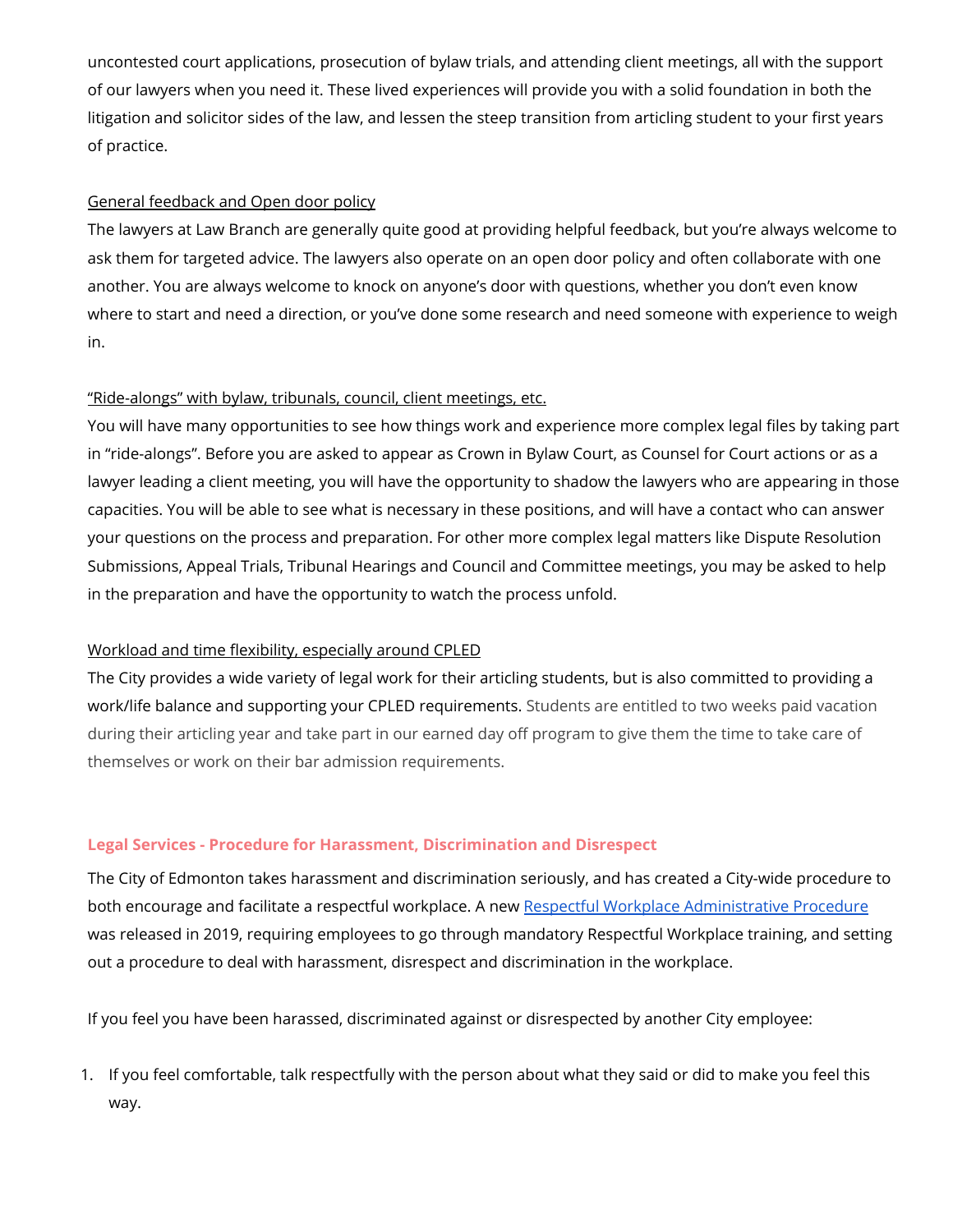- 2. If you are not comfortable talking directly with the employee, or need additional support, talk to your supervisor or someone in management. As an articling student, you may also talk to your principal.
- 3. If you don't feel comfortable talking with either the employee, or a supervisor, contact the Safe Disclosure Office. You may also use the Safe Disclosure Office to seek information, raise a concern, report an incident or file a complaint.
	- Call toll-free: 1-844-298-6782
	- Email: [questions@safedisclosure.ca](mailto:questions@safedisclosure.ca)
	- [www.safedisclosure.ca](http://www.safedisclosure.ca/)
- 4. You can also talk with:
	- your Association representative if you are involved in the City of Edmonton Management Association (CEMA),
		- 780-496-2628
		- [cemaexecutivedirector@gmail.com](mailto:cemaexecutivedirector@gmail.com)
	- John Dowds City Chaplain,
		- 780-496-7863
		- [john.dowds@edmonton.ca](mailto:john.dowds@edmonton.ca)
	- A Peer Support member,
		- Found on 9th and 10th floors with posters on their doors.
	- contact Homewood Health.
		- 1-800-663-1142 available 24/7
		- <https://homewoodhealth.com/corporate/services/stay-at-work/efap>
	- The Law Branch articling committee, or in confidence with any of its members
		- Members include: Allan Delgado, Amy Cheuk, Anna Turcza-Karhut, Cameron Ashmore, Carl Argo, Christina Hodgson, Kyla Schauerte, Margo Hoffner and Michael Teeling.
	- Your Principal will take active steps at the 6 month review and throughout your articling experience to check in with you in case there has been any harassment or discrimination experienced

**A flow chart outlining the differences in each procedure is included below:**